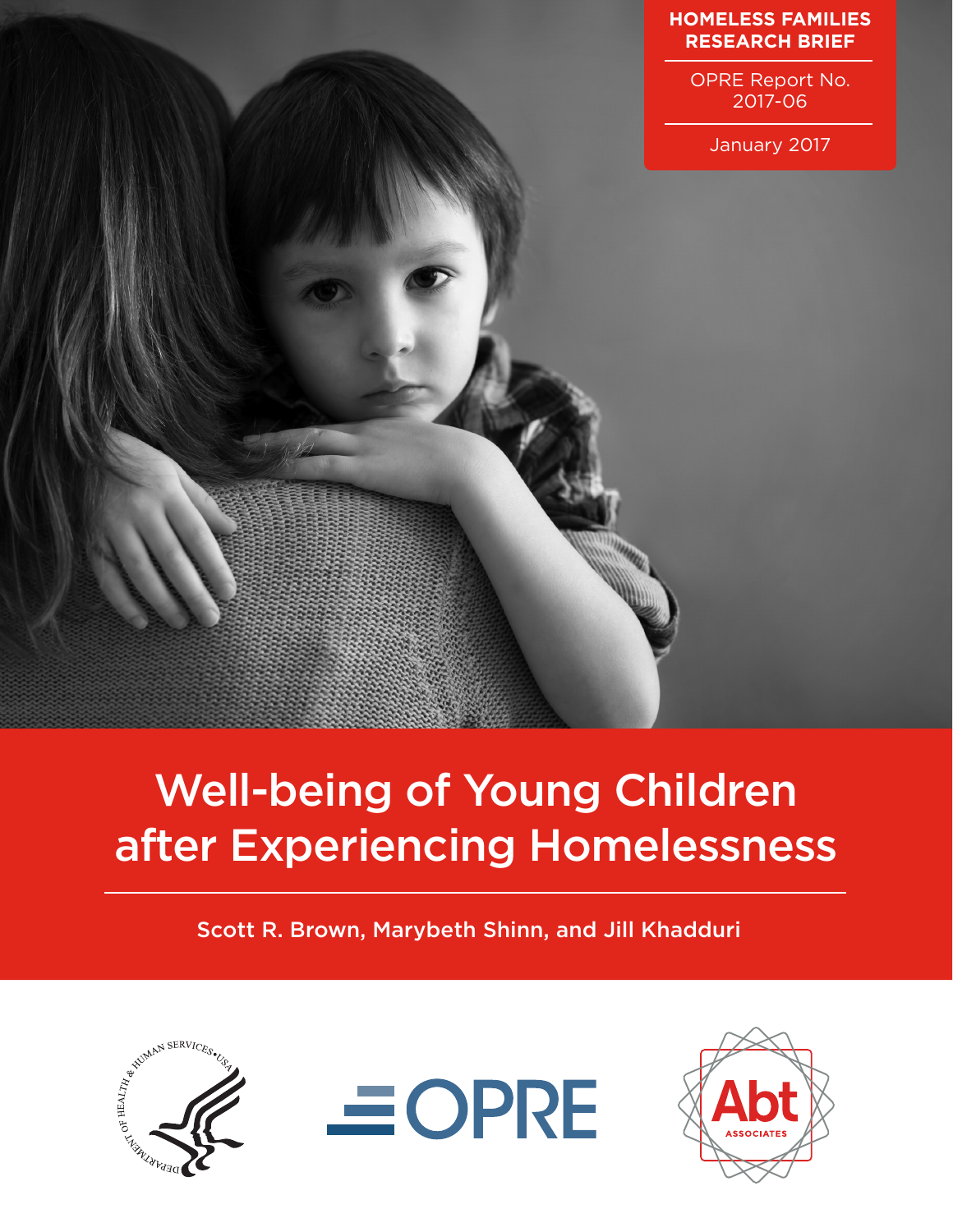## **About the Family Options Study**

This research brief takes advantage of data collected for the Family Options Study, sponsored by the U.S. Department of Housing and Urban Development. The study involves 2,282 homeless families with children who entered shelter between late 2010 and early 2012 in one of twelve communities across the country chosen based on willingness to participate and ability to provide a sufficient sample size and range of interventions: Alameda County, CA; Atlanta, GA; Baltimore, MD; Boston, MA; Bridgeport and New Haven, CT; Denver, CO; Honolulu, HI; Kansas City, MO; Louisville, KY; Minneapolis, MN; Phoenix, AZ; and Salt Lake City, UT. At the time they were recruited to participate in the study, each family had spent at least a week in an emergency shelter. The Family Options Study's main purpose is to determine whether the offer of a particular type of housing program—a short-term rent subsidy, a long-term rent subsidy, or a stay in a facility-based transitional program with intensive services—helps a homeless family achieve housing stability and other positive outcomes for family well-being. To provide the strongest possible evidence of the effects of the housing and services interventions, the study uses an experimental research design with random assignment of families to one of the types of housing programs or to a control group of "usual care" families that were left to find their own way out of shelter. For more information, see [Gubits et](https://www.huduser.gov/portal/portal/sites/default/files/pdf/FamilyOptionsStudy_final.pdf)  [al., 2015](https://www.huduser.gov/portal/portal/sites/default/files/pdf/FamilyOptionsStudy_final.pdf) an[d Gubits et al., 2016.](https://www.huduser.gov/portal/sites/default/files/pdf/Family-Options-Study-Full-Report.pdf)

The study collected data from the families at the time they were recruited in emergency shelters, revealing that these are very poor families with significant levels of housing instability, weak work histories, and disabilities affecting both parents and children. The study followed the families over the next 20 months and surveyed them again, collecting information about the family, the parents, and up to two focal children in each family.

While the Family Options Study sample is not nationally representative, it has broad geographic coverage, and study families are similar in age and gender of parents, number and ages of children, and race and ethnicity to nationally representative samples of sheltered homeless families. Therefore, it is a good sample for studying the experience of families that have an episode of homelessness.

The analysis presented here does not use the experimental design of the Family Options Study but instead is based on non-experimental associations between children's experiences following a stay in an emergency shelter and developmental outcomes. All associations with enrollment or care instability as the outcome control for child age (as of the follow-up survey date), gender, study site, and the following parent characteristics (based on data collected at study entry): age; race/ethnicity; marital status; educational attainment (less than high school, high school degree or GED, more than high school); work history; annual household income (less than or more than \$5,000); parental disability that prevents work; number of children with the family; experience of intimate partner violence as an adult; previous homelessness; and psycho-social variables based on widely used questions and standard definitions based on those questions (psychological distress, post-traumatic stress symptomology, drug abuse, and alcohol dependency). Analyses predicting child developmental outcomes included all of the above controls with the exception of four parental characteristics marital status, annual household income (less than or more than \$5,000), parental disability that prevents work, and previous homelessness—that were not statistically significant in any of the associations and were dropped as smaller sample sizes in these analyses permitted fewer control variables.

## **Highlights:**

- Twenty months after staying in an emergency shelter with their families, children scored worse in pre-reading skills and had higher rates of overall behavior problems and early development delays compared to national norms for children their age. However, they displayed only small disadvantages in pre-math skills, and for some types of behavioral challenges their rates were similar to national norms.
- Unstable housing arrangements remained common during the 20 months following a stay in emergency shelter, with 41 percent of families reporting that, during the past six months, they had been in a shelter or a place not suitable for human habitation, had doubled up in someone else's housing unit, or had moved at least once.
- Children who had more stable recent housing situations and more stable child care arrangements displayed fewer behavior problems 20 months after a shelter stay than those who did not.
- Enrollment in early education and center-based care was lower for families who had experienced housing instability in the past six months compared to those who had been stably re-housed. However, housing instability did not appear to be associated with lower enrollment in Head Start programs.
- Children ages three and four who were enrolled in Head Start or other early education and center-based care displayed stronger pre-math and pre-reading skills than those who were only in parental care.

This brief draws on data collected on 925 children ages 18 to 59 months (less than 5 years old) in 819 families. Data were collected 20 months after families had entered the study during a stay in an emergency shelter and include responses by parents to survey questions and direct assessments of child development. Developmental outcomes for children were measured with widely used survey questions and standard definitions. The use of standard questionnaires and tools allows for the comparison of children who had experienced homelessness to a broader population of same-age children. Because we lack information about how children in poverty typically score on these measures, we cannot compare children who experienced homelessness to same-age children in low-income families. Thus, this brief focuses on how young children whose families had recently experienced homelessness compare to national norms for measures based on children in families of all income levels. Different developmentally appropriate measures were used depending on the age of the child. Child development measures used for comparisons in this brief are: the Ages and Stages Questionnaire (ASQ), completed by parents on 473 children ages 18 to 41 months; the Strengths and Difficulties Questionnaire (SDQ), completed by parents on 546 children ages 36 to 59 months; and the Woodcock-Johnson tests of early reading and math skills (WJIII Letter Word and WJIII Applied Problems), completed by 347 children (reading) and 335 children (math) ages 42 to 59 months.

In addition to child development outcomes, the brief uses survey responses by parents to measure continued housing instability following a stay in emergency shelter and child care arrangements used by families during the 20 month period following the shelter stay.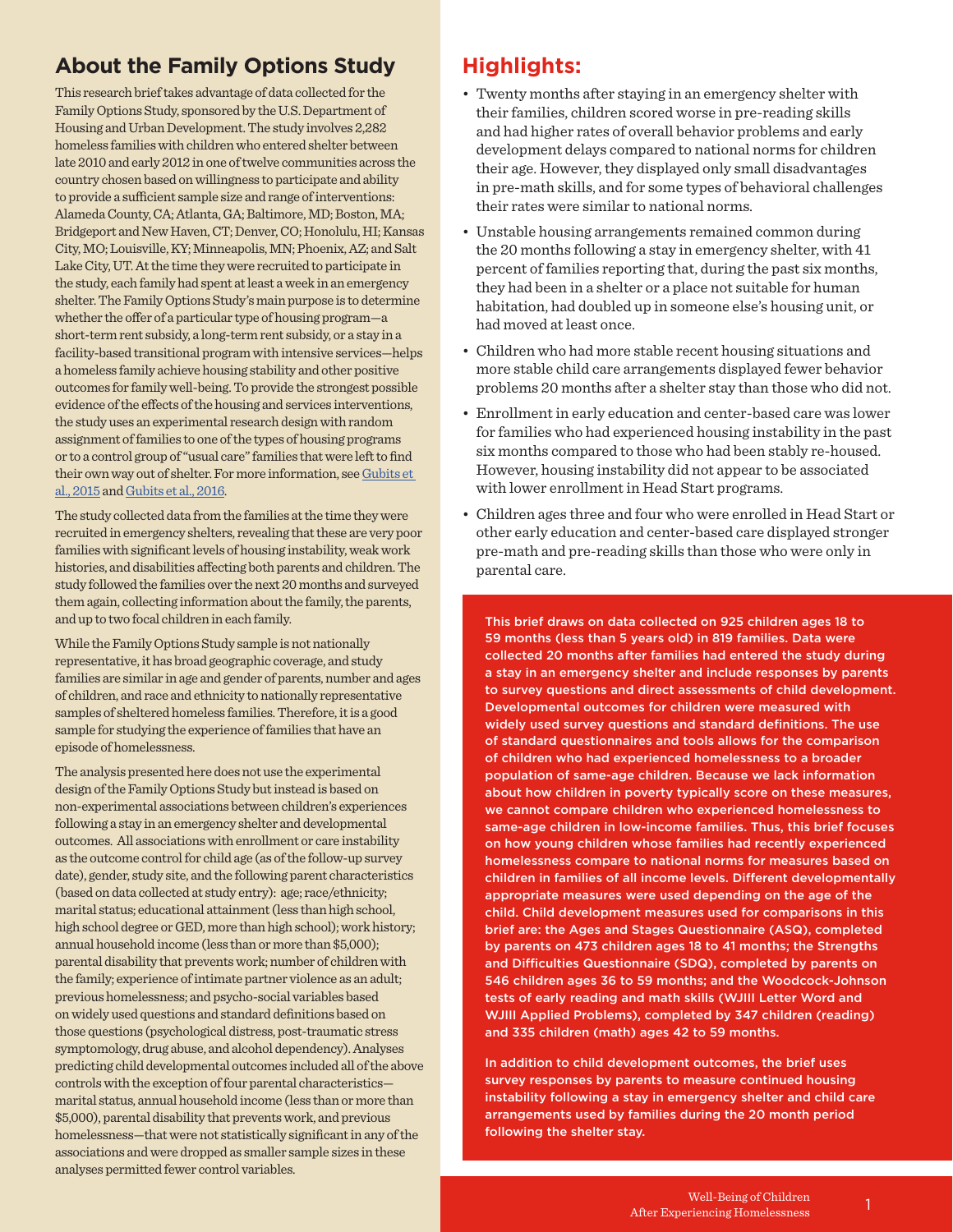## Introduction

The age at which a person in the United States is most likely to stay in a homeless shelter is infancy, and rates of homelessness remain high in the preschool years (Exhibit 1).<sup>1</sup> Past research has shown that young children in families that experience homelessness are exposed to many developmental risks. They often experience deep poverty, family separations, family violence, and school instability. Relative to national norms, they tend to show delays in developing skills linked to early academic success and increased behavioral problems (Bassuk, Richard, & Tsertsvadze, 2015; Fantuzzo, LeBoeuf, Brumley, & Perlman, 2013). Whether they fare differently than young children who are poor but have not been homeless is less clear (Buckner, 2008).

At the same time, children who experience homelessness may also display resilience, achieving developmental progress

similar to other children their age despite greater exposure to risks, whether through "bouncing back" after a shelter stay or continuing to progress on a normal trajectory during homelessness (Cutuli & Herbers, 2014; Huntington, Buckner, & Bassuk, 2008; Masten, 2001).

This brief provides new evidence on relationships between homelessness, enrollment in early care and education, and young children's developmental outcomes. Most research has focused on outcomes for children in shelters, but less is known about how young children fare after a stay in a shelter. We compare how children fared in their development 20 months following a shelter stay relative to children their age nationally on developmental delays, school readiness, and behavioral challenges. Because we lack information about how children in poverty typically score on these measures, this brief focuses on how young children whose families had recently experienced homelessness compare to national norms for children in families of all income levels. inducessies, a critique interaction control and electron interactions. The set of the screen for clinical problems and not for the screen for clinical problems and not for the screen for the screen for the screen for the p

High-quality early education and care arrangements have been linked to gains in school readiness for children in low-income families, but less is known about its influence on children who have experienced homelessness. We examine the extent to which children are enrolled in Head Start and other early education and center-based care programs 20 months after a shelter stay, as well as whether continued housing instability after a shelter stay is related to enrollment rates and stability of care arrangements. We

#### **EXHIBIT 1: INFANTS ARE THE MOST LIKELY AGE GROUP IN THE UNITED STATES TO HAVE STAYED IN AN EMERGENCY SHELTER IN THE PAST YEAR**



Sources: Population by age group calculated by authors from U.S. Census Bureau (2014) Annual Estimates of the Resident Population by Single Year of Age and Sex for the United States: April 1, 2010 to July 1, 2013. Numbers experiencing an emergency shelter stay by age are from Homeless Management Information System Estimates for the 2013 Annual Homeless Assessment Report to Congress found at [https://www.](https://www.hudexchange.info/resource/4404/2013-ahar-part-2-estimates-of-homelessness-in-the-us/) [hudexchange.info/resource/4404/2013-ahar-part-2-estimates-of](https://www.hudexchange.info/resource/4404/2013-ahar-part-2-estimates-of-homelessness-in-the-us/)[homelessness-in-the-us.](https://www.hudexchange.info/resource/4404/2013-ahar-part-2-estimates-of-homelessness-in-the-us/)

then examine whether there is evidence of relationships between Head Start and other early education and center-based care enrollment and children's school readiness and behavioral challenges.

## Compared to national norms, young children who have stayed in shelter have higher risk for developmental delays and higher rates of behavioral challenges

Twenty months after staying in an emergency shelter with their families, children between 18 and 41 months were at somewhat higher risk for early developmental delays compared to national norms for children their age. They were at lowest risk for delays in their development of general activity and movement (although still at higher risk than national norms) and at highest risk for fine motor skill delays. Based on national norms, we would expect 84 to 88 percent of children to pass screening in all five domains assessed; however, only 77 percent of children who had been in shelter 20 months earlier passed all five domains.<sup>2</sup>

Similarly, parents of 3- and 4-year-olds who have stayed in emergency shelter with their families reported higher rates of behavioral challenges compared to national norms (Exhibit 2).<sup>3</sup> In a typical national sample of children, about 20 percent of

<sup>1</sup> The Family Options Study and this brief use a definition of homelessness that includes stays in emergency shelters and in places not suitable for human habitation such as abandoned buildings, transportation waiting rooms, and abandoned vehicles. Other forms of housing instability are also considered homelessness for some federal programs. For example, the Department of Education's program that aims to make sure that homeless children are able to attend school and avoid changing schools uses a broader definition of homelessness. See Section 725(2)(B) of Title VII, Subtitle B, of the McKinney Vento Homeless Assistance Act (MVHAA).

<sup>2</sup> The Ages and Stages (ASQ) questions were administered to parents of study children. The ASQ is used to screen for potential developmental delays. Children are considered to be at risk for a developmental delay in a domain if their score falls two standard deviations or more below the average score for children of the same age, the "age norm." Based on age norms, we would expect 97.7 percent to pass any individual domain. Among study children, 94.7 percent passed gross motor skills, and 88.6 percent passed fine motor skills. Passing rates for personal-social skills (92.6 percent), communication skills (92.4 percent), and problem solving skills (91.0 percent) fell between these two.<br>3 These comparisons are based on the Strengths and Difficulties Questionnaire (SDQ) administered to parents of study children age 3 years and older. The SDQ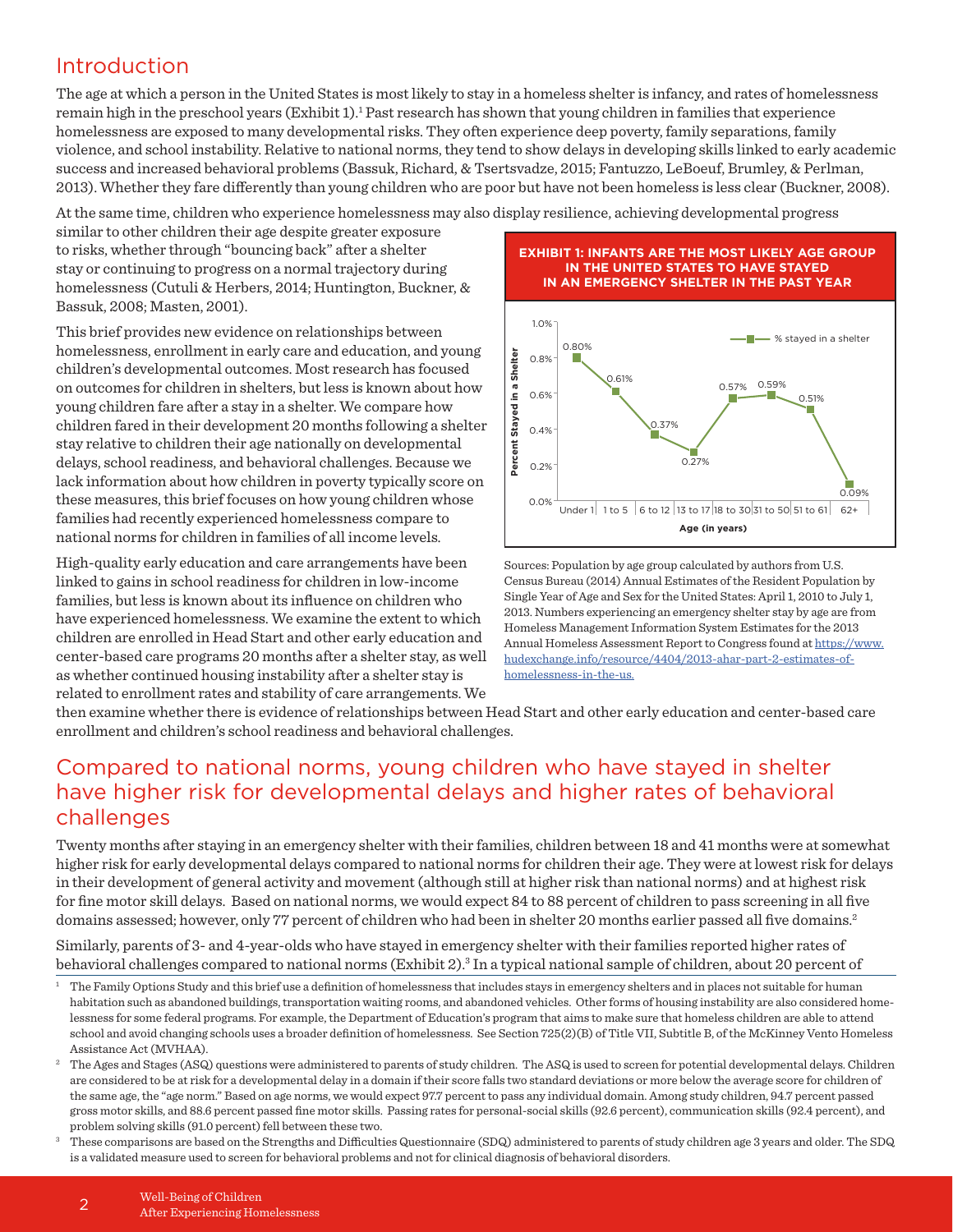children would score above the screening cutoff, so rates above 20 percent indicate that more children were experiencing elevated behavioral problems than expected based on their age and gender.

Rates of hyperactivity, conduct problems, and peer problems were particularly high, as almost twice as many children scored above the screening cutoff for hyperactivity compared to national norms, and an additional 10 and 8 percent of children scored above the cutoffs for conduct problems and peer problems, respectively. However, rates of low pro-social behaviors (for example, sharing, volunteering to help others, or kindness toward others) and of emotional problems were similar to those of their peers nationally. Girls who had experienced homelessness had somewhat higher rates of conduct problems and of low pro-social behavior compared to boys, even after adjusting for differences in national norms between boys and girls.

Compared to national norms, young children who had stayed in a shelter 20 months earlier were moderately disadvantaged in reading readiness and slightly disadvantaged in math readiness

Though 3- and 4-year-old children usually are not in school yet, they are developing school readiness skills, including cognitive abilities for reading and math. Exhibit 3 shows average reading and math readiness

**EXHIBIT 2: RATES OF ELEVATED BEHAVIORAL CHALLENGES FOR 3- AND 4-YEAR OLDS 20 MONTHS AFTER A SHELTER STAY COMPARED TO NATIONAL NORMS**



Sources: Family Options Study 20-month follow-up survey. U.S. norms for SDQ are from YouthInMind (2014). Notes: SDQ = Strengths and Difficulties Questionnaire. All differences in rates compared to national norms are statistically significant at the .05 level with the exception of emotional problems (both, male, and female) and low pro-social behavior (both and male only).



Sources: Family Options Study 20-month focal child assessments, Woodcock-Johnson III test norms.

test scores for 3- and 4-year-old children 20 months after an emergency shelter stay compared to their same-age peers. Bars below zero indicate that average readiness scores of children who had experienced homelessness were below those of their peers, and the exhibit shows whether the size of the difference in scores was small, medium, or large.4

Differences in math readiness scores were small. Some gender differences in math readiness were evident for four-year-olds, with girls scoring near national averages and boys being at a small to medium disadvantage.<sup>5</sup> Average reading readiness scores were more notably below those of peers nationally, with little difference between boys and girls.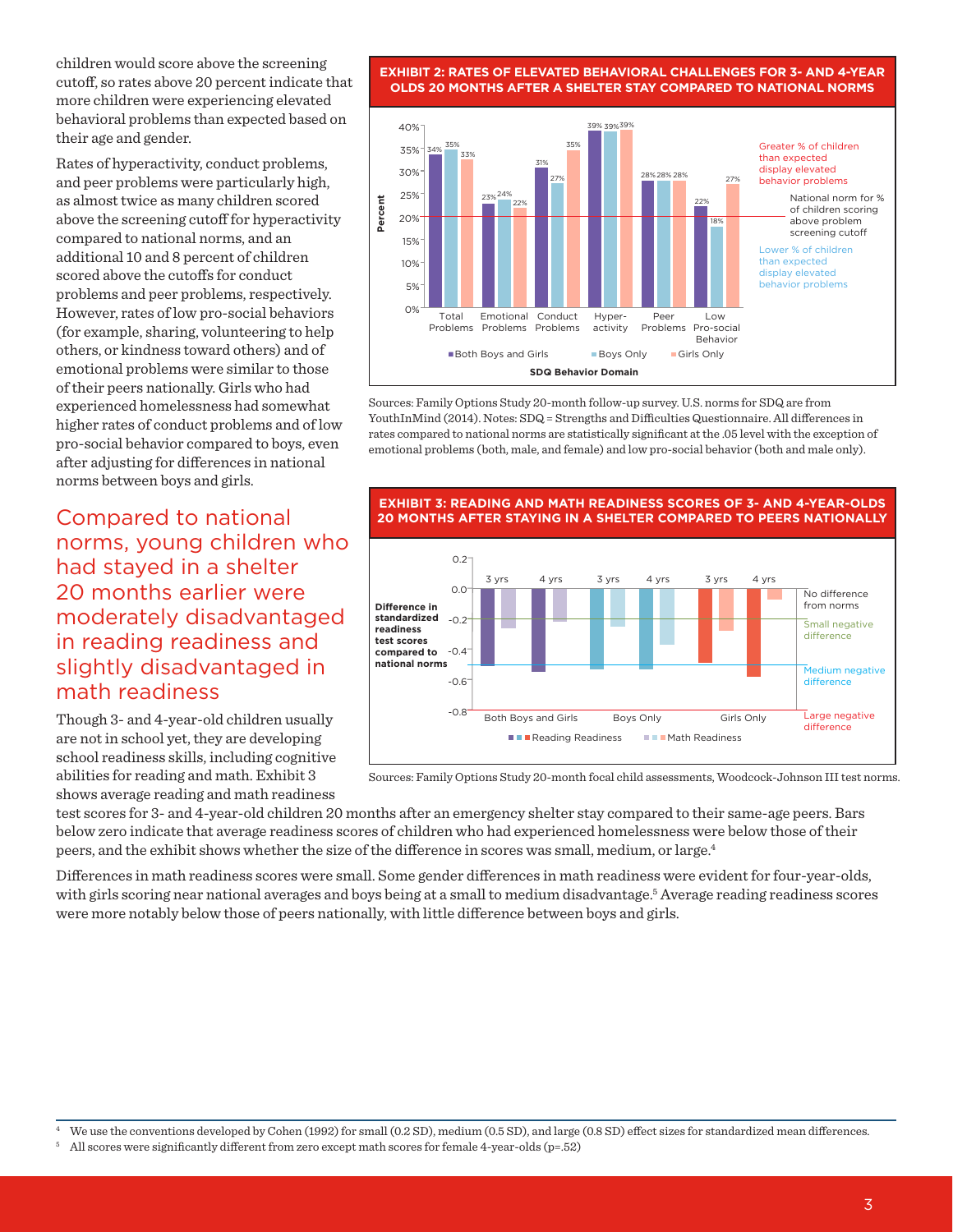## Twenty months after a shelter stay, housing and child care instability were common and may be linked to some behavioral challenges for young children MANY FAMILIES WITH YOUNG CHILDREN CONTINUED TO EXPERIENCE SOME FORM OF HOUSING INSTABILITY 20 MONTHS AFTER STAYING IN EMERGENCY SHELTER

Although the majority of families (59 percent) were stably housed during the period between 14 and 20 months following a shelter stay, many continued to experience unstable housing situations, including staying in shelters or places not suitable for human habitation,<sup>6</sup> doubling up with friends or relatives because they could not find or afford a place of their own, and frequent moves.7 Twenty months after a shelter stay, more than one-sixth of families with young children (17 percent of all study families) reported that, during the past six months, they had stayed in a homeless shelter or in a place not suitable for human habitation for one or more nights.<sup>8</sup> Almost one-fourth (23 percent) of the families had been doubled up at least once in the past six months. Over one-third (34 percent) of families had moved at least once in the past six months, and some families (13 percent) were highly mobile, having moved twice or more in the past six months. Overall, two-fifths (41 percent) of families reported homelessness, doubling up, or moving at least once in the past six months.

#### RESIDENTIAL MOVES WERE ASSOCIATED WITH GREATER BEHAVIORAL CHALLENGES FOR YOUNG CHILDREN

Twenty months after a shelter stay, having been homeless or doubling up in the past six months was not linked to behavior problems or school readiness. However, each additional move during the past six months was associated with higher rates of behavioral problems, particularly hyperactivity and peer problems, and with lower reading readiness scores.<sup>9</sup>

#### RECENT HOMELESSNESS WAS ASSOCIATED WITH INSTABILITY IN CHILD CARE ARRANGEMENTS

Changes in residence can disrupt existing child care arrangements, so children who experience homelessness and housing instability may also experience instability in care arrangements.10

Changes in child care arrangements are not uncommon for young children, but they may disrupt attachments formed with their caregivers, increase the risk of behavior problems, and negatively affect cognitive development (Bratsch-Hines et al., 2015; Loeb et al., 2004; NICHD ECCRN, 2003; Pilarz & Hill, 2014; Tran & Weinraub, 2006).

Of the 41 percent of children ages 18 through 59 months who were in some form of regular child care by someone other than their parent 20 months following a shelter stay, two-fifths had had been in more than one arrangement during that period. Instability in child care was defined as having more than one regular arrangement at least 10 hours a week over this period.<sup>11</sup> Homelessness within the past six months was associated with children having been in two or more care arrangements, but doubling up and the number of moves in the past six months were not.<sup>12</sup>

### UNSTABLE CARE ARRANGEMENTS WERE ASSOCIATED WITH SOMEWHAT GREATER BEHAVIORAL PROBLEMS

Children who had been in two or more care arrangements were somewhat more likely to have elevated behavior problems. The strongest relationship was between care instability and increased problems in children's peer relationships, with the predicted rate of peer problems for children who experienced care instability being 16 percentage points higher than for children who were in one care arrangement.<sup>13</sup> Reading and math readiness did not appear to be associated with care instability.

- <sup>7</sup> Moving frequently was measured as the number of places a family had lived in the past six months. For some families this measure could be an under-count of the total number of moves if the family moved out of and then back into the same place during the 6 month period. Analyses assessed the relationship between each additional family move and outcomes for children.<br>These estimates are for the families of focal children ages 18 months through 59 months rather than for the entire sample of families in the Family Options
- Study (some of whom had no focal children in that age range). One of the study's interventions, access to a long-term rental subsidy, reduced the measures of housing instability reported here (Gubits et al., 2015; Gubits et al. 2016). The housing outcomes reported here are for all families with young focal children, whether or not they received that intervention.
- The associations between number of moves and both behavior problems and lower reading readiness scores were significant at the .10 level. All tests of associations for child developmental outcomes controlled for child and family characteristics (see page 1) that were observed at baseline and study site. Characteristics that were not observed or controlled for could potentially have influenced both housing instability and child well-being outcomes.
- <sup>10</sup> Child care instability can include changes from one arrangement to another, the number of arrangements used over the course of a day or week, or changes within arrangements (Adams & Rohacek, 2010). In this brief, we focus on the first two types of instability.
- <sup>11</sup> Being in multiple arrangements simultaneously does not have the same implications as changing arrangements sequentially. The study's survey questions do not permit us to distinguish between these two forms of child care instability. The reference periods for housing instability and child care instability were not the same. Homelessness, doubling up, and number of places lived were measured over the six months before the follow-up survey, while child care stability was measured for the entire time since study enrollment (median of 20 months) and only was assessed for children currently in any type of regular education or care arrangement.
- <sup>12</sup> All tests of associations where enrollment or care instability were outcomes controlled for child and family characteristics (see page 1) that were observed at baseline and study site.

 $6$  That is, homelessness as defined for the Family Options Study and this brief. See footnote 1.

<sup>&</sup>lt;sup>13</sup> Association with peer problems (odds ratio of 2.4 compared to children in one arrangement) is significant at .05 level. Percentage point difference is based on mean differences in individual predicted probabilities for children who did and did not experience care instability.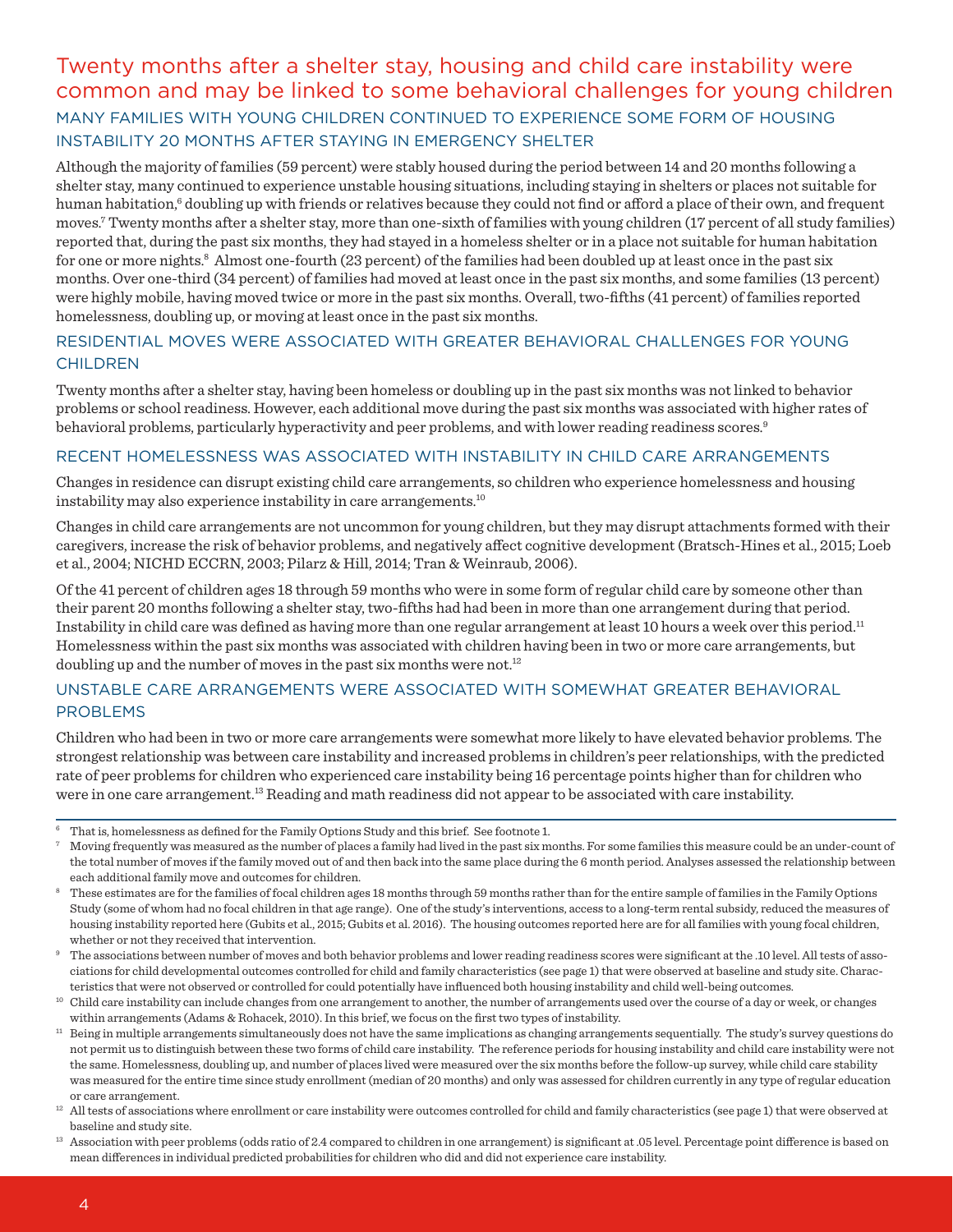## Twenty months after a shelter stay, recent housing instability did not appear to disrupt enrollment in Head Start programs but was associated with lower enrollment in other types of care arrangements

### TWENTY MONTHS AFTER A SHELTER STAY, FAMILIES' USE OF HEAD START AND OTHER EARLY EDUCATION AND CENTER-BASED CARE WAS SIMILAR TO NATIONAL NORMS FOR FAMILIES IN POVERTY

In the United States, the majority of infants and preschool-aged children receive early education and care from someone other than their parents on a regular basis (Laughlin, 2013; NICHD ECCRN, 2006). Parents commonly select family child care for infants and very young children. As children grow older, the choice shifts toward early education and center-based care (Coley et al., 2014; Mamedova & Redford, 2015). Lower income families are less likely to use early education and center-based care compared to higher income families (Coley et al., 2014).

Twenty months after a shelter stay, children in families that had experienced homelessness were in early education and centerbased care for at least 10 hours per week at greater rates than children their age in families below the federal poverty level, based on a national survey of participation in early care and education.14

The proportion of study children who were in Head Start or early education and center-based care for at least 10 hours per week increased from slightly more than one-in-ten among 1-year-olds to more than four-in-ten among 4-year-olds. Even at the youngest ages, relatively few children were in family child care.15 Relatives were rarely listed as a primary source of care.

#### TWENTY MONTHS AFTER A SHELTER STAY, CHILDREN IN FAMILIES WITH RECENT HOUSING INSTABILITY HAD LOWER OVERALL ENROLLMENT RATES IN EARLY EDUCATION AND CENTER-BASED CARE, BUT ENROLLMENT IN HEAD START PROGRAMS DID NOT VARY

Twenty months after a shelter stay, parents who had been homeless, doubled up, or moved more frequently in the past six months reported similar Head Start enrollment rates to study families who had been more stably housed over the past six months.16 In contrast, each additional move in the past six months was associated with reduced enrollment in other early education and center-based care.<sup>17</sup>

## Enrollment in Head Start and other early education and center-based child care is associated with children's reading and math readiness

### ENROLLMENT IN HEAD START AND OTHER EARLY EDUCATION AND CENTER-BASED CHILD CARE HAS BEEN SHOWN TO HELP CHILDREN'S READING AND MATH READINESS

High-quality early care and education can positively contribute to young children's development, depending on the type and stability of care as well as family circumstances (NICHD ECCRN, 2006). High-quality early education and center-based care has been shown to promote early learning and school readiness (i.e., early reading, language, and math skills) for all children, with children in low-income families benefitting even more (Yoshikawa et al., 2013). Evidence of influence on behavior has been less clear (Loeb et al., 2007; Yoshikawa et al., 2013). Early care and education may be an especially important context during episodes of homelessness because it can provide consistency and structure at a time when daily routines are disrupted, sleeping arrangements may change on a daily basis, and families cannot afford books, toys, and other positive developmental experiences (Schteingart et al., 1995).

#### TWENTY MONTHS AFTER A SHELTER STAY, CHILDREN DISPLAYED STRONGER READING AND MATH READINESS IF THEY WERE ENROLLED IN HEAD START OR OTHER CENTER-BASED EARLY CARE AND EDUCATION

Although the quality of the early education and center-based care programs in which children who had been homeless were enrolled was not measured, those who were in Head Start or other center-based early care and education displayed stronger reading and math readiness than those in parental care only.18

<sup>14</sup> We compared the percent of children in study families who were in a center-based care arrangement for at least 10 hours per week to the weighted percentage of children under age 5 in families under 100% of the federal poverty line who were in center-based care for at least 10 hours per week using the child-level rapid tabulations file from the nationally representative National Survey of Early Care and Education, 2012. See footnote 15 for additional information on study definition of early education and center-based care. Study children were identified as being in an "early education and center-based care" program based on parents indicating their child was currently in a regular care arrangement for at least 10 hours a week and that the arrangement was in "school or center-based care" relative to family-based care, child care in the home, or some other arrangement. If so, parents then were asked whether the program was an Early Head Start, Head Start, or other center-based program. A small percentage of children age 4 (6%) who were reported as being in kindergarten or their first year of school were excluded from the study sample.

- <sup>16</sup> Based on multinomial logistic regression analyses with standard errors adjusted for clustering of focal children within families, controlling for child and
- parental characteristics and study site.<br><sup>17</sup> The estimate significant at the .05 level, controlling for child and parental characteristics and study site.
- <sup>18</sup> Results are based on ordinary least squares regression analyses with robust standard errors for clustering of focal children in families, controlling for child and parental characteristics and study site. Age-normed differences on reading readiness (β=.33 SD) and math readiness (β=.28 SD) between Head Start or

<sup>15</sup> Family child care included out-of-home care by a non-relative at least 10 hours per week. Parents did not report whether the caregiver was licensed, and the study did not collect information on any other aspect of the quality of early education and child care.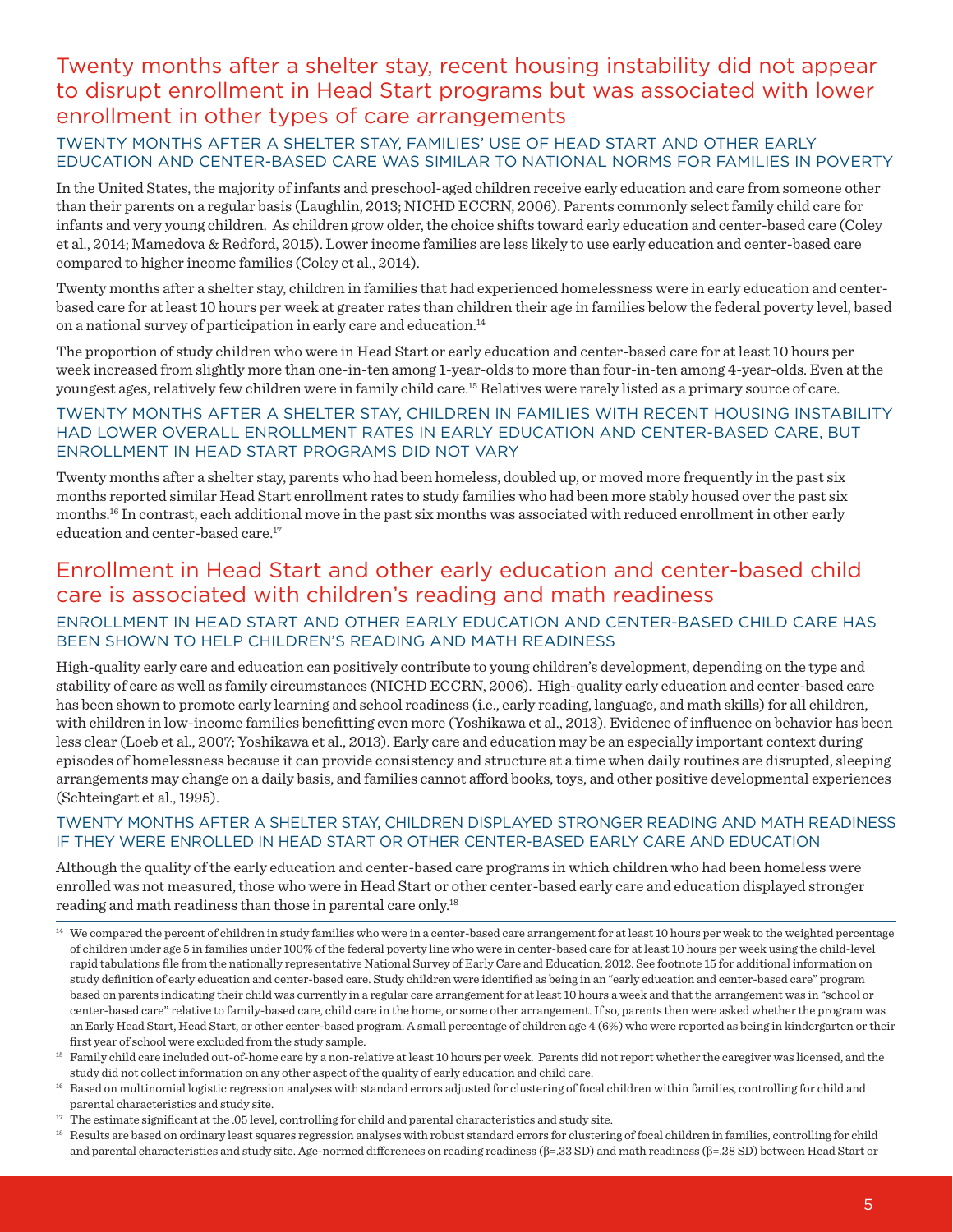## Conclusion

Twenty months after a stay in an emergency shelter, young children were disadvantaged in many, but not all, areas of development compared to same-age peers nationally. It is not known how these children were faring compared to other poor children.

In school readiness, children who had stayed in a shelter were moderately disadvantaged in pre-reading skills compared to peers nationally and slightly disadvantaged in math readiness. Children had higher rates of overall behavioral challenges and early development delays on screening measures compared to national norms, but rates of emotional problems and low pro-social behavior were similar to national norms. Twenty months after a shelter stay, both housing instability in the past six months and having been in multiple care arrangements were associated with higher rates of behavioral challenges. Neither form of instability appeared to be strongly related to school readiness.

Federal policy governing early education programs funded through Head Start has explicitly sought to increase access to early care and education for children experiencing homelessness, including prioritizing enrollment for homeless children. This policy appears to be working: Although unstable housing arrangements were still common 20 months after children had been in a shelter, children in families who were homeless, doubled up, or moved frequently in the past six months were enrolled in Head Start programs at similar rates to those in families who had been stably housed during that time. Housing instability was associated with drops in enrollment in center-based child care and education centers that were not identified as Head Start. The Child Care and Development Fund (CCDF) did not have similar provisions in effect during the time period covered by the brief, though similar requirements were established in the 2014 CCDF reauthorization and accompanying 2016 regulations. However, during the time of the analysis, states receiving funds could have chosen to implement similar policies to promote enrollment in center-based care.

Consistent with findings from early care and education research on children in poverty, enrollment in Head Start and other early education or center-based care programs was associated with greater school readiness among children who had been in emergency shelters with their families. Because children were not randomly assigned to a type of care, it is possible that there are factors not controlled for in our analyses that could have influenced both the type of care selected and school readiness. Children who were enrolled in Head Start programs or other early education and center-based care displayed both stronger early reading and early math skills than those only in parental care. The magnitude of the differences in school readiness observed were also consistent with averages across studies that use experimental or quasi-experimental designs (Duncan & Magnuson, 2013). Though not definitive proof, this first look at these relationships among young children who have experienced homelessness suggests that enrollment in Head Start and other early education and center-based care may help improve school readiness for children who experience homelessness.

other early education and center-based care and parental care were significant at the .01 level. These are comparable to effect sizes in meta-analytic research that indicate an average effect size of .35 SD for center-based care on cognitive and achievement outcomes (Duncan & Magnuson, 2013). This is roughly equivalent to about a third of a year of additional learning among children enrolled in Head Start or other center-based early care and education (see Yoshikawa et al., 2013).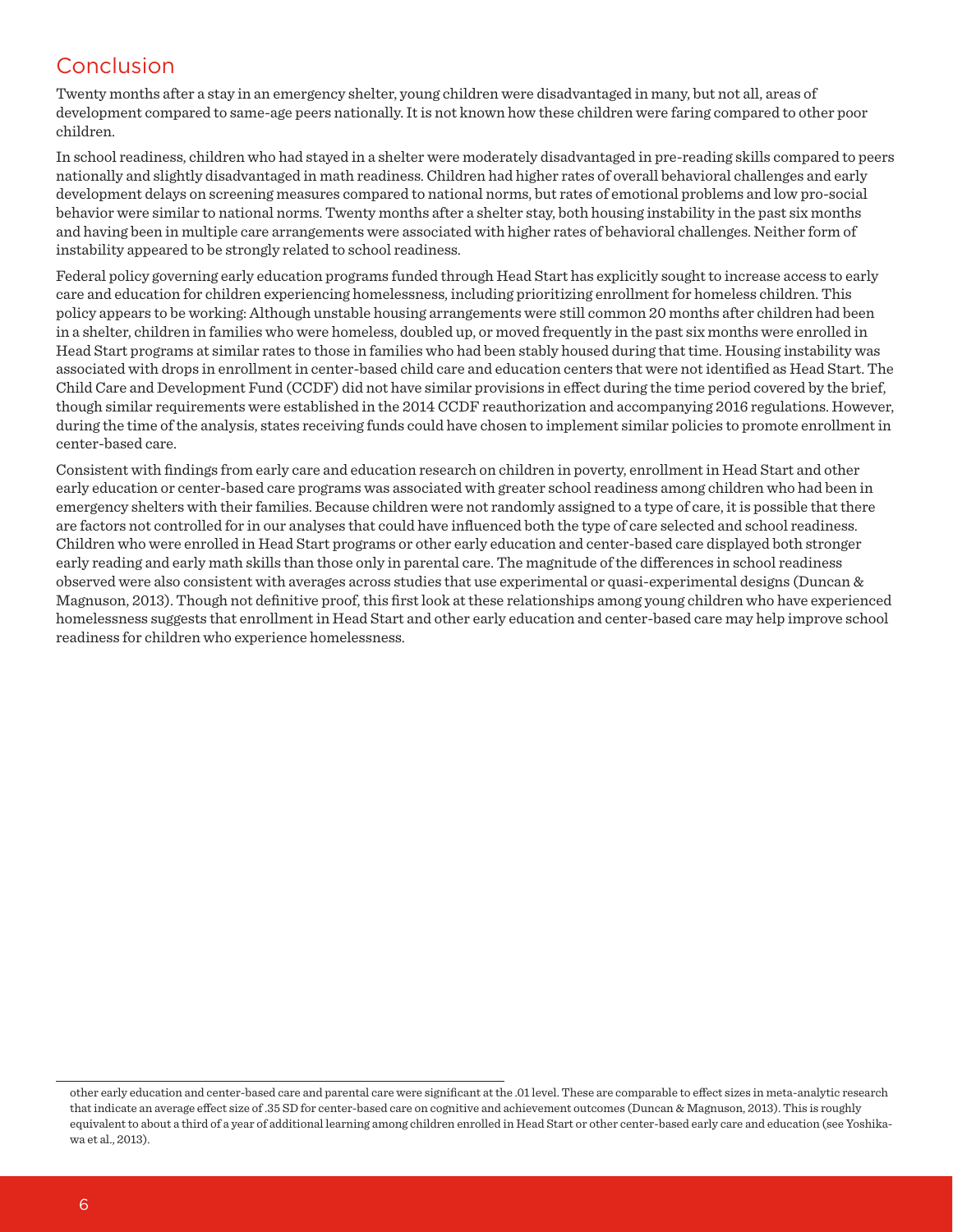## References

Adams, G., & Rohacek, M. (2010). Child care instability: definitions, context, and policy implications. Washington, DC: Urban Institute. Retrieved from: http://www.urban.org/sites/default/files/alfresco/publication-pdfs/412278-Child-Care-Instability-Definitions-Context-and-Policy-Implications.PDF

Bassuk, E. L., Richard, M. K., & Tsertsvadze, A. (2015). The prevalence of mental illness in homeless children: Systematic review and meta-analysis. Journal of the American Academy of Child and Adolescent Psychiatry, 54, 86–96.

Bratsch-Hines, M. E., Mokrova, I., & Vernon-Feagans, L. (2015). Child care instability from 6 to 36 months and the social adjustment of children in prekindergarten. Early Childhood Research Quarterly, 30, 106–116.

Buckner, J. C. (2008). Understanding the impact of homelessness on children: Challenges and future research directions. American Behavioral Scientist, 51, 721–736.

Burt, M. R., Khadduri, J., and Gubits, D. (2016). Are Homeless Families Connected to the Social Safety Net? Washington, DC: U.S. Department of Health and Human Services. Homeless Families Research Brief, OPRE Report No. 2016-33.

Cohen, J. (1992). A Power Primer. Psychological Bulletin. 112, 155–159.

Coley, R. L., Votruba-Drzal, E., Collins, M. A., & Miller, P. (2014). Selection into early education and care settings: Differences by developmental period. Early Childhood Research Quarterly, 29, 319–332.

Cutuli, J. J., & Herbers, J. E. (2014). Promoting resilience for children who experience family homelessness: Opportunities to encourage developmental competence. Cityscape: A Journal of Policy Development and Research, 16, 113–139.

Duncan, G. J., & Magnuson, K. (2013). Investing in preschool programs. The Journal of Economic Perspectives, 27, 109-132.

Fantuzzo, J., LeBoeuf, W., Brumley, B., & Perlman, S. (2013). A population-based inquiry of homeless episode characteristics and early educational well-being. Children and Youth Services Review, 35, 966–972.

Gubits, D., Shinn, M., Bell, S., Wood, M., Dastrup, S., Solari, C., Brown, S. R., McInnis, D,, McCall, T., & Kattel, U. (2016). Family Options Study: Long-term impacts of housing and service interventions for homeless families, Washington, DC: U.S. Department of Housing and Urban Development.

Gubits, D., Shinn, M., Bell, S., Wood, M., Dastrup, S., Solari, C., D., Brown, S. R., Brown, S., Dunton, L., Lin, W., McInnis, D., Rodriguez, J., Savidge, G., & Spellman, B. E. (2015). Family options study: Short-term impacts of housing and services interventions for homeless families. Washington, DC: U.S. Department of Housing and Urban Development.

Huntington, N., Buckner, J. C., & Bassuk, E. L. (2008). Adaptation in homeless children: An empirical examination using cluster analysis. American Behavioral Scientist, 51, 737-755.

Loeb, S., Fuller, B., Kagan, S. L., Carrol, B. (2004). Child care in poor communities: Early learning effects of type, quality, and stability. Child Development, 75, 47–65.

Loeb, S., Bridges, M., Bassok, D., Fuller, B., & Rumberger, R. W. (2007). How much is too much? The influence of preschool centers on children's social and cognitive development. Economics of Education review, 26, 52-66.

Laughlin, L. (2013). Who's Minding the Kids? Child Care Arrangements: Spring 2011. Current Population Reports, P70-135. Washington, DC: U.S. Census Bureau.

Mamedova, S., & Redford, J. (2015). Early childhood program participation, from the national household education surveys program of 2012 (NCES 2013-029.REV), National Center for Education Statistics, Institute of Education Sciences, U.S. Department of Education. Washington, DC. Retrieved 5/21/2015 from http://nces.ed.gov/pubsearch.

Masten, A. S. (2001). Ordinary magic: Resilience processes in development. American Psychologist, 56, 227–238.

NICHD Early Child Care Research Network (2003). Does amount of time spent in child care predict socioemotional adjustment during the transition to kindergarten, Child Development, 74, 976–1005.

NICHD Early Child Care Research Network (2006). Child-care effect sizes for the NICHD study of early child care and youth development. American Psychologist, 61, 99–116.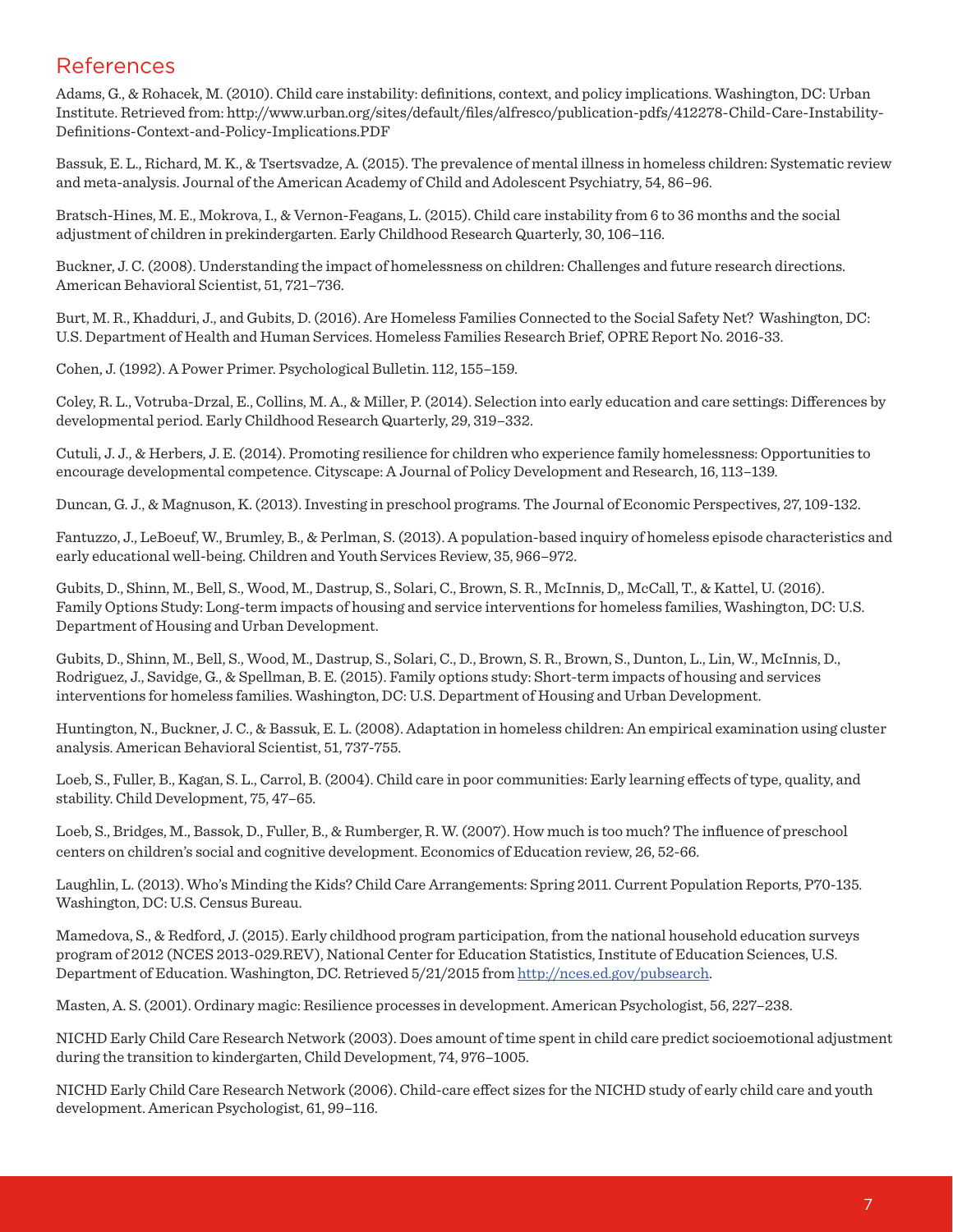Office of Head Start (2014). Office of Head Start – Services Snapshot: National All Programs (2013-2014). Washington D.C.: U.S. Department of Health and Human Services. Retrieved 4/8/2016 from: http://eclkc.ohs.acf.hhs.gov/hslc/data/psr/2014/ NATIONAL\_SNAPSHOT\_ALL\_PROGRAMS.pdf

Pilarz, A. R., & Hill, H. D. (2014). Unstable and multiple child care arrangements and young children's behavior. Early Childhood Research Quarterly, 29, 471–483.

Schteingart, J. S., Molnar, J., Klein, T. P., Lowe, C. B., & Hartmann, A. E. (1995). Homelessness and child functioning in the context of risk and protective factors moderating child outcomes. Journal of Clinical Child Psychology, 24, 320–331.

Tran, H., & Weinraub, M. (2006). Child care effects in context: Quality, stability, and multiplicity in nonmaternal child care arrangements during the first 15 months of life. Developmental Psychology, 42, 566–582.

Yoshikawa, H., Weiland, C., Brooks-Gunn, J., Burchinal, M. R., Espinosa, L. M., Gormley, W. T., Ludwig, J., Magnusen, K. A., Phillips, D., Zaslow, M. J. (2013). Investing in our future: The evidence base on preschool education. New York: Society for Research in Child Development and the Foundation for Child Development.

YouthInMind. (2014). Scoring the strengths and difficulties questionnaire for age 4-17. Retrieved from: www.sdqinfo.org